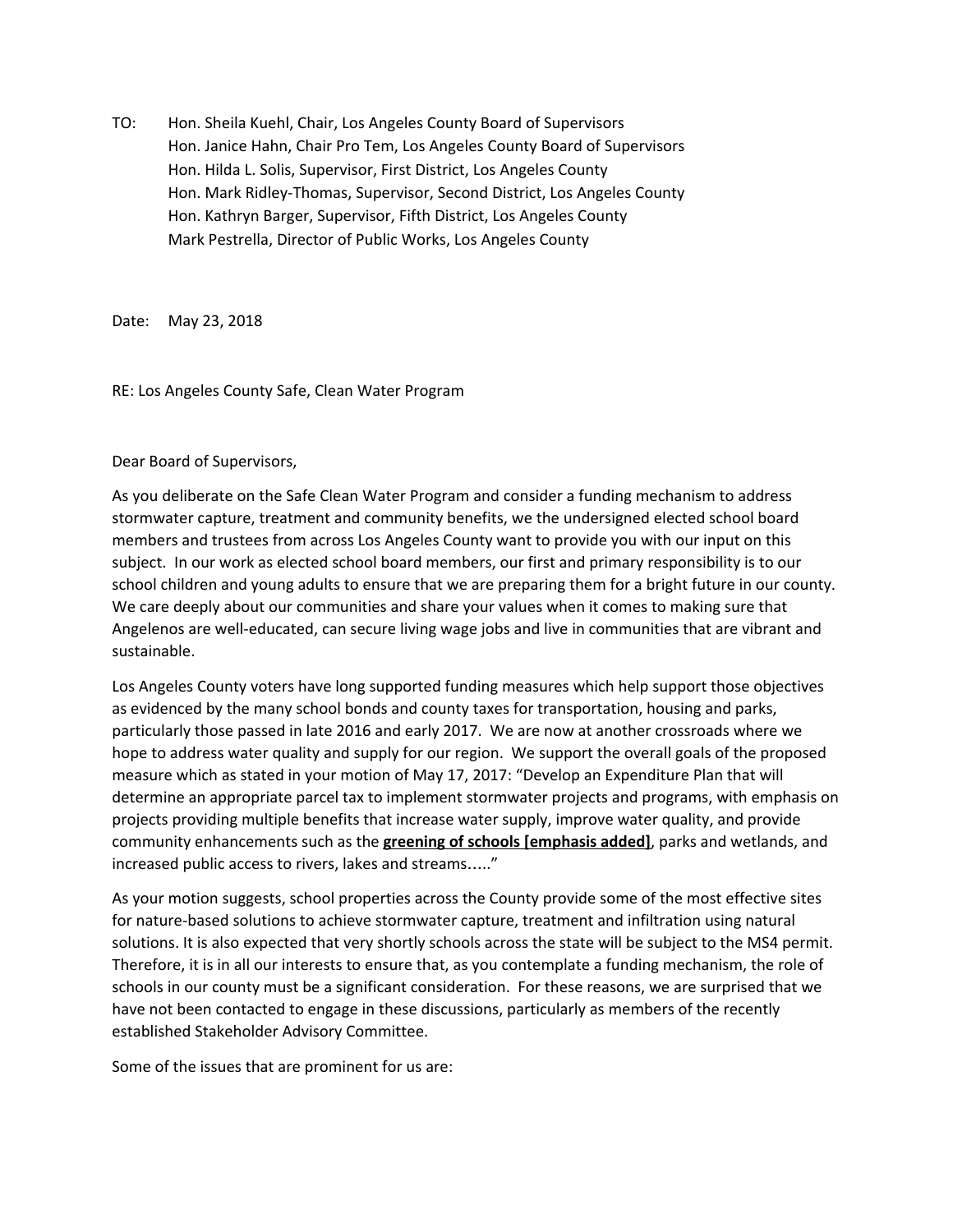- Governance: School districts must be represented on all decision-making bodies including those focused on both regional and county-wide projects.
- Education: As pollution prevention education is key component to improving future water quality, we recommend a significant allocation for a Water Resiliency education program with an emphasis on low-income communities of color.
- Workforce training: Investment in high school to community college training for green jobs is a critical component to ensuring a prepared workforce.

As evidenced by the broad range of signatories on this letter, we would like to assure you that we are very supportive of addressing our future supply of safe, clean water, and we hope that you will accommodate our very reasonable requests.

We also welcome the opportunity to discuss these items with you further. Please feel free to contact us through our steering committee so that we may engage in a meaningful dialogue to ensure that, as this program is developed, it includes a key partner in stormwater capture solutions – school districts throughout the Los Angeles County region.

Sincerely,

Tiloni Cz-Goryly

Xilonin Cruz-Gonzalez Board Vice-President, Azusa Unified School District\* Schools for Safe and Clean Water Steering Committee

David Diaz Board Member, El Monte Union High School District\* Schools for Safe and Clean Water Steering Committee

Anthony Duarte Board Member, Hacienda-La Puente Unified School District\* Schools for Safe and Clean Water Steering Committee

Henry Lo Board Vice President, Garvey School District\* Schools for Safe and Clean Water Steering Committee

Donald LaPlante Board Member, Downey Unified School District\*

Steve Llanusa Board President, Claremont Unified School District\*

Larry Redinger Board Member, Walnut Valley Unified School District\*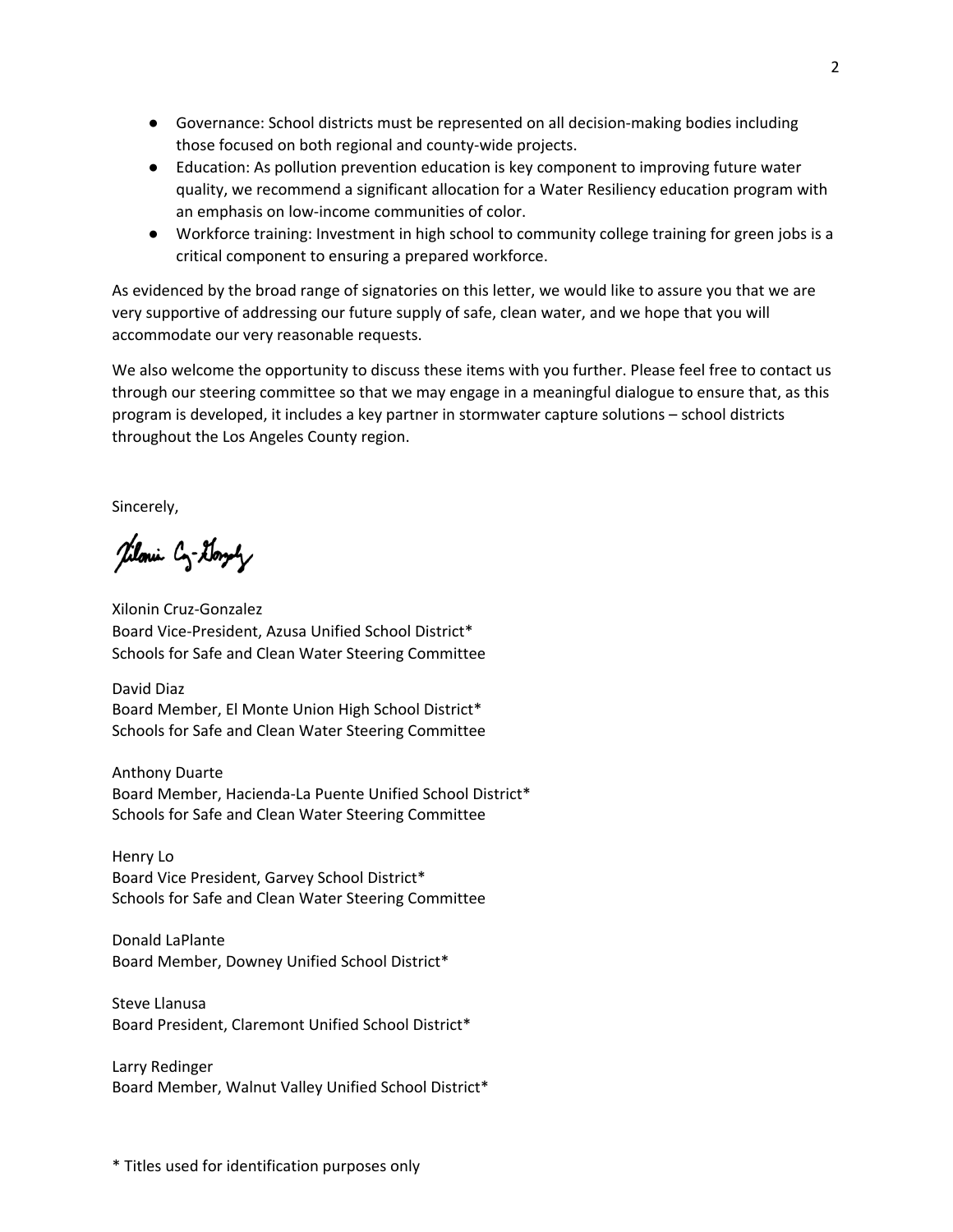Suzie Abajian, Ph.D. Board Clerk, South Pasadena Unified School District\*

Paul Solano Board Member, Bassett Unified School District\*

Jessica Ancona Board Vice President, El Monte City School District\*

Dr. Gary Thomas Scott Board Member, San Gabriel Unified School District\*

Gregory S. Krikorian Board President, Glendale Unified School District\*

Christina Lucero Board Member, Baldwin Park Unified School District\*

Eileen Miranda Jimenez Board Member, West Covina Unified School District\*

Oscar de la Torre Board Member, Santa Monica-Malibu Unified School District\*

Adele Andrade-Stadler Board Clerk, Alhambra Unified School District\*

Robert Gin Board Member, Alhambra Unified School District\*

Kelly Kent Vice President Culver City Unified School District Board of Education\*

Suzan Solomon Governing Board Member, Newhall School District\*

Jan Baird President, South Whittier School Board\*

Tod M. Corrin Board Member, Downey Unified School District\*

Cory Ellenson Clerk, Board of Education, Glendora Unified School District\*

Polly Vigil Board Member, Whittier City School District\*

\* Titles used for identification purposes only